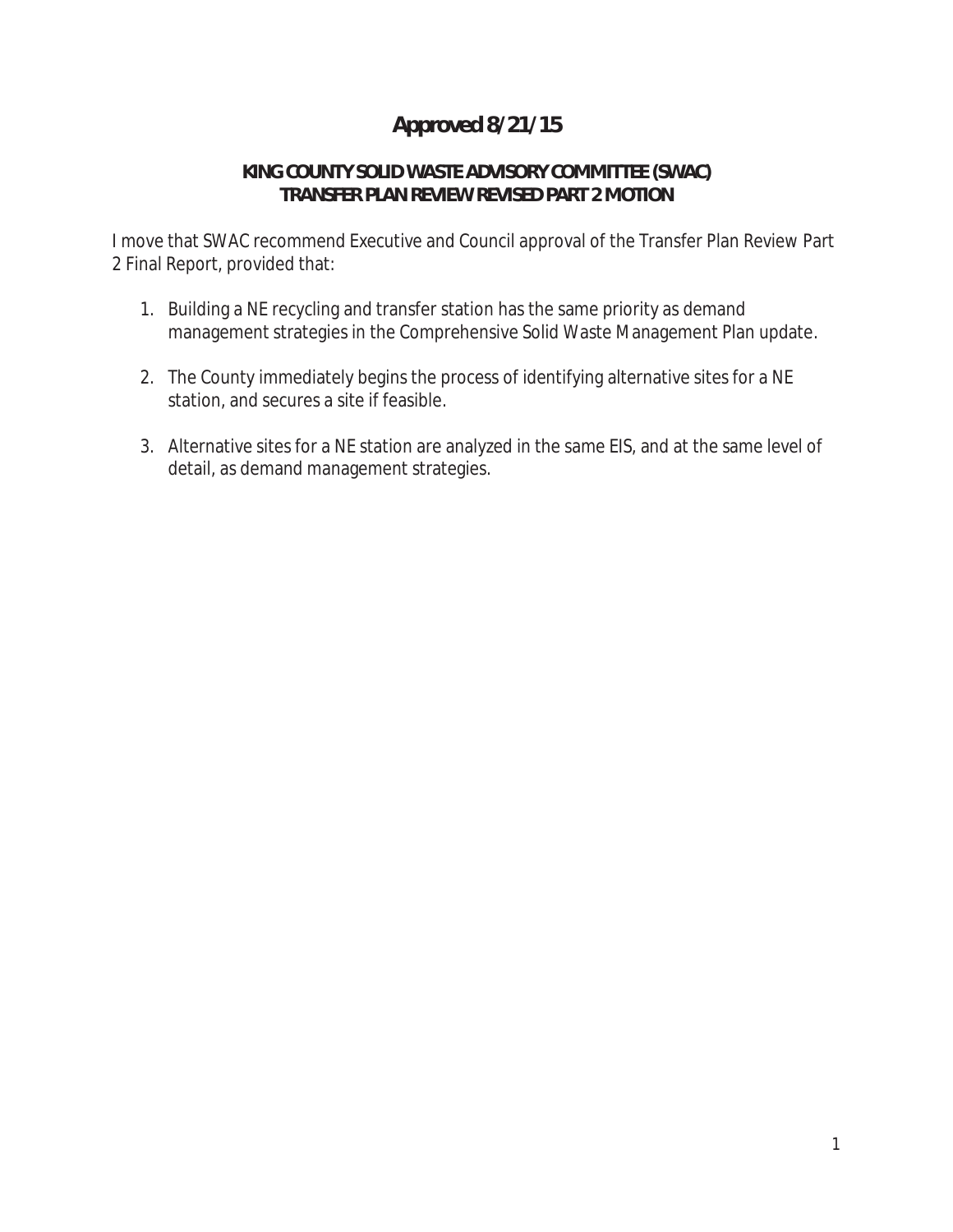#### **BACKGROUND FOR MOTION ON TRANSFER PLAN REVIEW PART 2 FINAL REPORT**

- 1. Even with demand management strategies, not building a NE station would have the significant impacts listed on the following page. These impacts have real monetary costs that cannot be easily quantified.
- 2. Most cities submitting comment letters on the Draft Report expressed concern about these impacts, and support for building a NE station (see Appendix K of the draft report).
- 3. Because of the significant impacts on the Factoria area that were not anticipated when the Factoria recycling and transfer station was approved, Bellevue has said that a new conditional use permit would be required based on analysis provided in an EIS.
- 4. This EIS would be costly and time-consuming, and would only support decisions on demand management strategies and revising or revoking the Factoria conditional use permit. A second costly and time-consuming EIS would be required to site a NE station. This inefficient process would greatly delay and increase the capital cost of a NE transfer station if one is determined to be needed.
- 5. It would be more cost-effective if the county identified alternative sites for a NE station, and analyzed those alternatives sites and demand management strategies in the same EIS. The demand management strategies could be analyzed as mitigation for the significant adverse impacts of the No Build alternative.
- 6. This all-inclusive EIS would: (1) allow the county to choose either to build a NE station or to implement demand strategies, or a combination of both (for example, a lower-cost NE station along with lower-impact demand management strategies); (2) allow affected cities to make permit decisions; (3) allow the county to secure a site for a NE station before growth in that area removes potential sites\*, and (5) avoid delay and reduce the capital cost of a NE station if it ends up being the preferred alternative.

\*If a site looks promising after alternative sites are identified, the county could secure it through purchase, or an option to purchase, before the EIS is issued. Purchase of property is exempt from SEPA review. It is the proposed change in use of the property that triggers SEPA review.